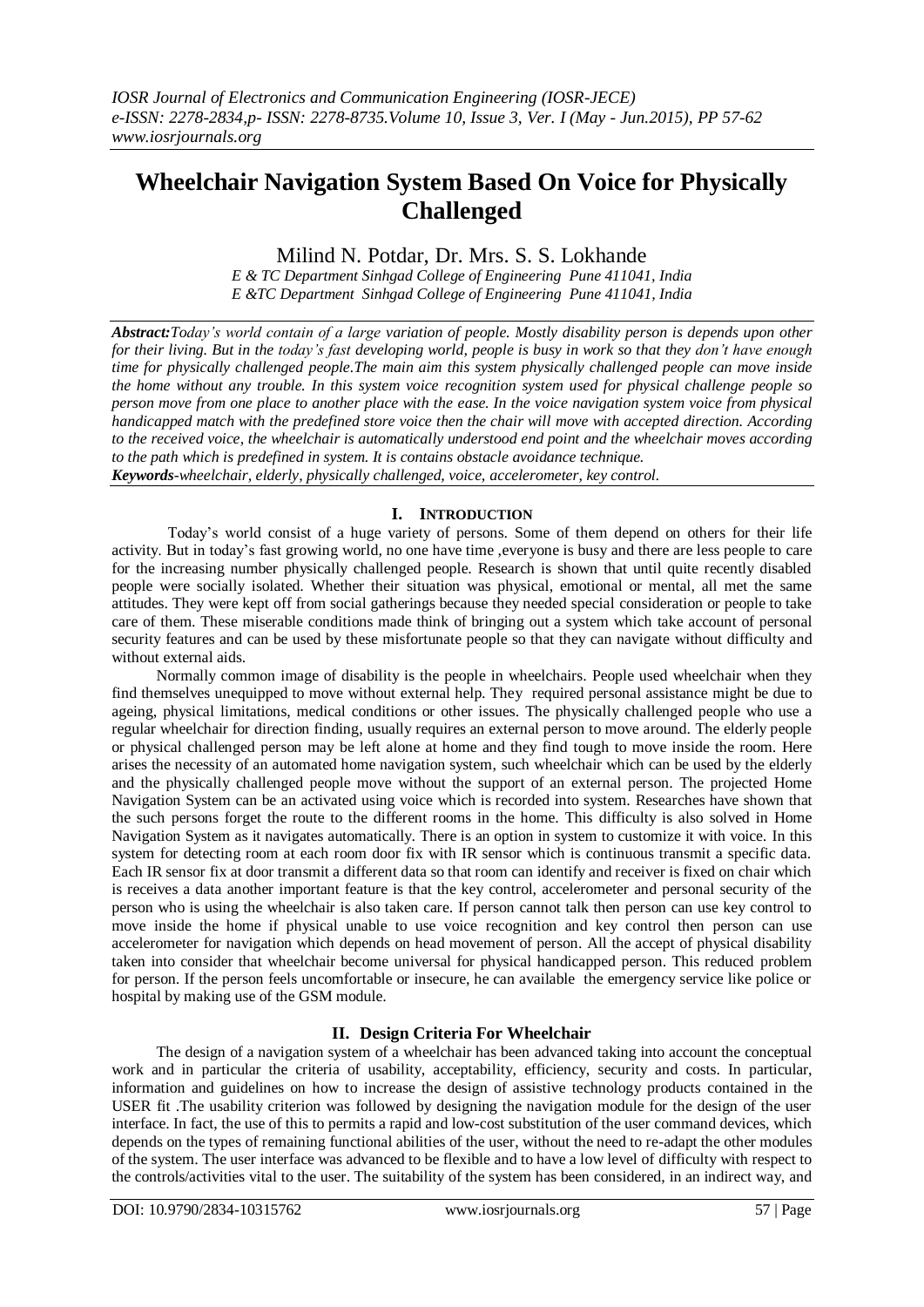mainly by means of initial talks. These discussions regarded systems which had a similar difficulty to the wheelchair. Though the system has not yet been authenticated with the users, the functional conditions of the navigation module were distinct on the basis of the discussions, so it can be assumed that the modalities of control of the whole system will be accepted by the target population. A flexible design approach has been implemented to increase the efficiency of the system. The use of a commercial wheelchair for the user has been chosen. The use of appropriate included internal and external sensor systems and the probability of tailoring the guidance of the system to dissimilar classes of severe disabling pathologies have also been considered. The choice of commercial products designed for the exact purpose of locomotion for people with disabilities also appropriated into account the security aspects. Aspects regarding stability and maneuverability of the wheelchair were takings on at the origin. Further security aspects were added to the standard levels allowed by the commercial wheelchair integrating internal and external/environmental sensors which can imprisonment information about the environment with a high level of dependability. This permitted the overview of a number of autonomy levels that assure avoidance of the various obstacles present in a nanostructured user environment, thus improving the security levels of the whole system. The superior of a commercial wheelchair was also made for reasons of cost decrease. Though the whole system is not cheap, care was paid to decrease the cost of adapting the system to the user"s level of disability as well as the costs of re-adapting the system in circumstance of changes in the users" functional skills in time. These phases were attained by referring to standard communication protocols between the mobile base and the user interface, and by awarding the navigation module with different levels of autonomy.

# **III. Home Navigation System**

Home navigation system contains various modules which are help for developed the navigation system. The a number of module of the system are discussed in detail.

#### *A.Voice Capture Module*

In that voice are capture voice that are being produced by the person using wheelchair. In which produced are taken up and given to voice recognition module for recognition with the predefined voice.

#### *B.Voice Recognition Module*

This module receives the various voices from the voice capture module and compares it with the various voices that are preloaded into the system when the system was customized by the user. It compares with all the voices and if a match is found, instructions are given to the motor control module to turn or move in that particular direction in which the user wants. The module is equipped with Speech recognition circuits from Images Scientific Equipment"s. Speech Recognition circuit is assembled and tested. The circuit performs speech recognition independently in a standalone mode.

#### *C. Security Module*

In case person feeling unsecure or uncomfortable then he will call emergency service like hospital or police. By producing the required voice to avail this module, the voice recognition module starts the personal security module. This module is used by physical handicapped person when they are alone at home and they need immediate attention. It will call police or SMS to relative of the user or to the hospital nearly.

#### *D.Key control Module*

This another facility provided to wheelchair person if physical handicapped person unable to use voice recognition module then person can use key control. This module contains forward, reverse, left and right control key.

## *E. Accelerometer Module*

In case person unable to use voice module and key control then person use accelerometer module. Using this module person give forward, reverse, left and right commend by head movement.

#### *F. Motor Control Module*

This module works on the feedback received from the commands received from Voice recognition module. The motors used are dc motors. The motors can rotate through various directions and its speed and direction of rotation is controlled by ARM7. The ARM7 receives commands from the Voice recognition module and works accordingly*.*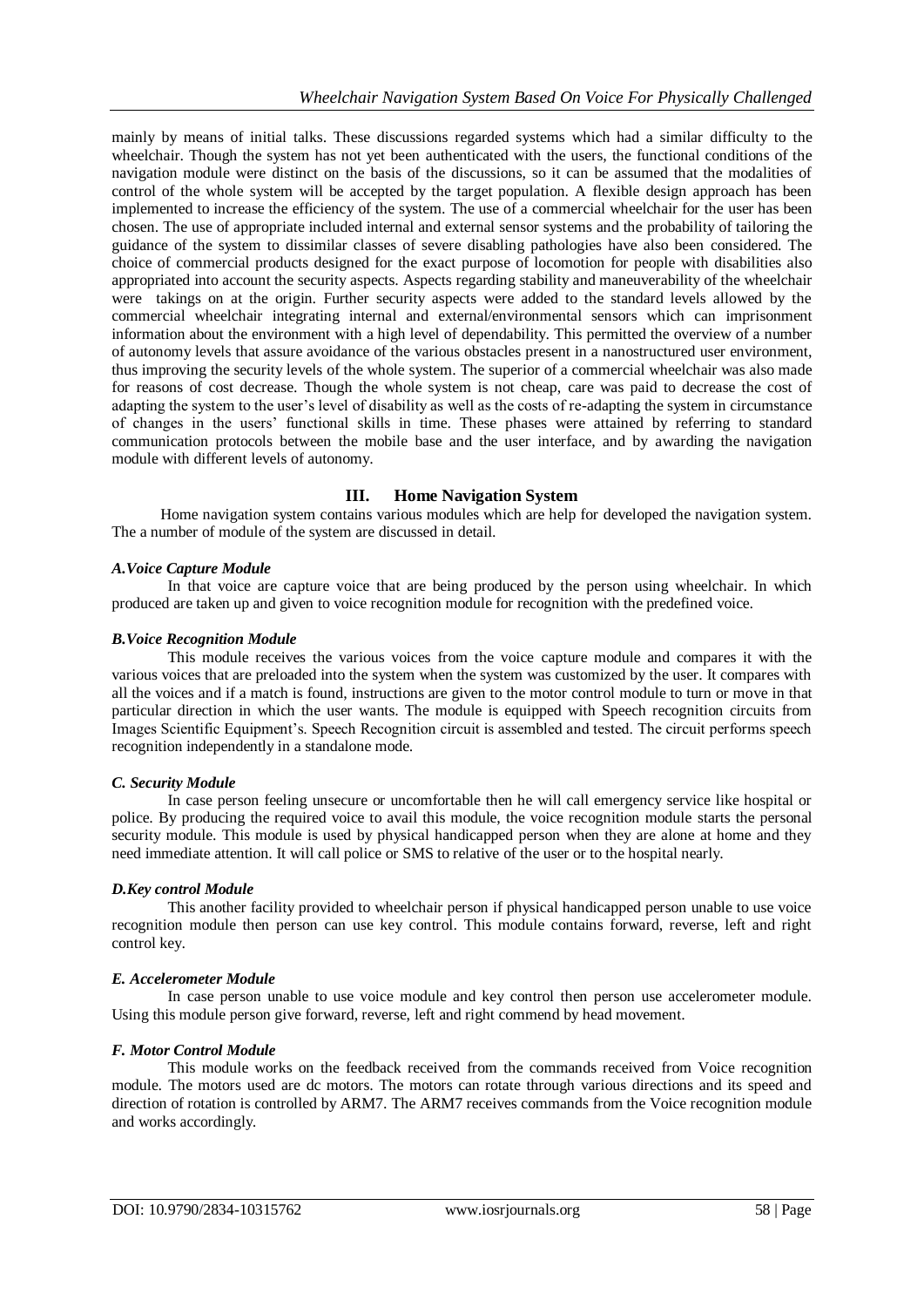

Fig1:-Hardware Setup



Fig2:-Flowchart Of The System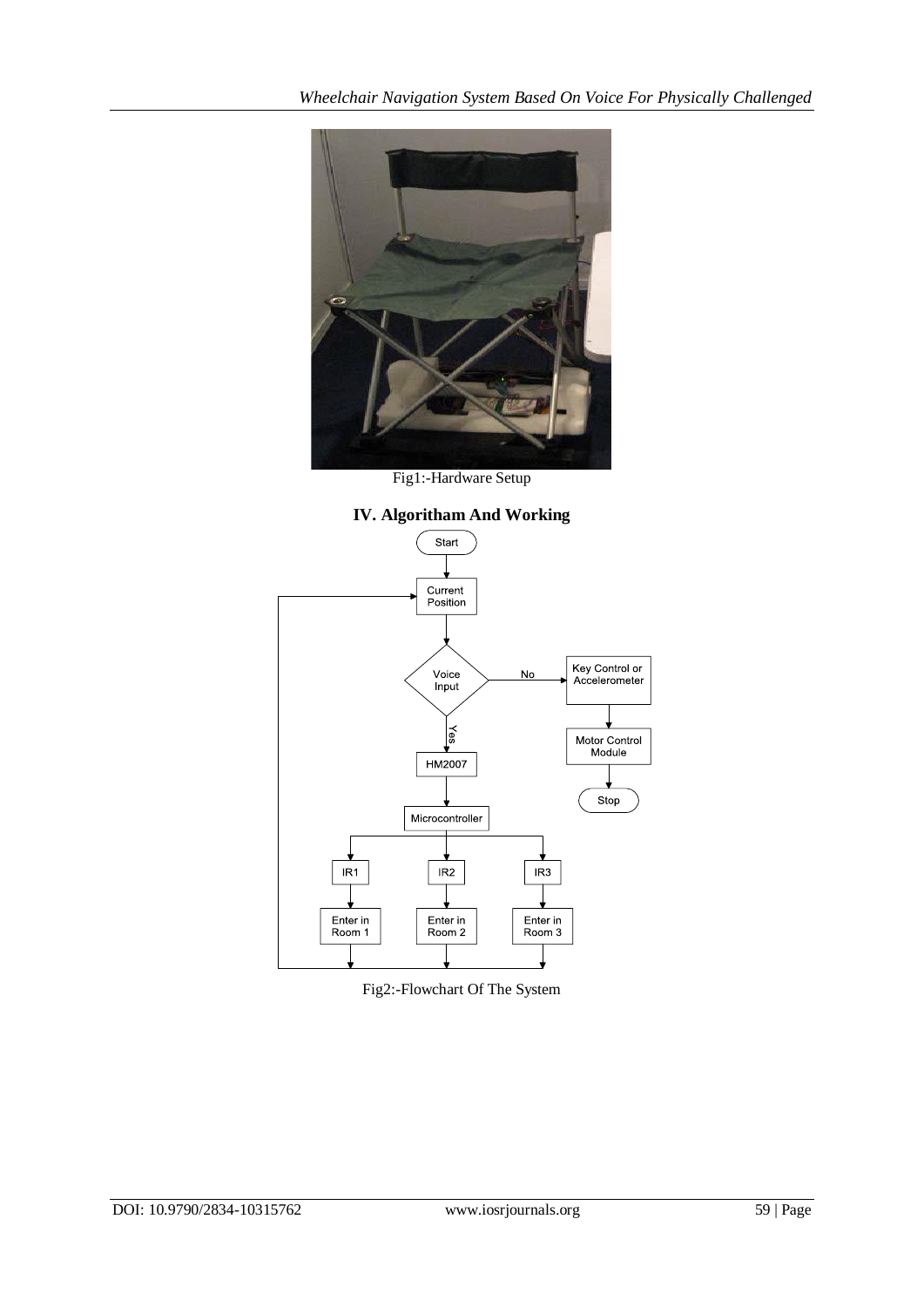

Fig3:-Path Used For Home Navigation System



When the speech for a specific room is spotted then the IR module is activated. The wheelchair moves straight until a particular IR sensor sensed as shown in Figure3. By analyzing the received data from the TSOP the system determines if the destination is the particular room in the house dictated by the voice and then enters the room and stops. The obtained data from TSOP is matched with the predetermined data bits stored in the system, which indicate the destination room and checks if there is a match. If there is a match, the wheel chair enters the room and stops. If it is a mismatch, wheelchair goes straight until the end point room is reached. Figure 4 shows the structure of a demo room. It consists of three rooms namely the kitchen, living room, and bed room. Each room has a door and a TSOP is attached to each door. Three rooms are defined R1, R2 and R3 as shown in the figure 4. As per our suggestion the route is identified rooms R1,R2 and R3. The wheel chair move in straight line form its fix starting point when chair reach at R2 room"s door it detects room R2 from IR sensor.

## *A.Block Diagram*

Once the system is on the go, the voice capture module waits for the input from the person. Then the input for capture module is voice of that person, that voice from the person which will compare with recorded voice in module. The voice capture and recognized. The capture voice gives the particular location of place like kitchen, hall, restroom etc. The voices indicate any particular room in the house, then the navigation module takes over the control of the wheel chair. Through the navigation module the motors are driven in particular routes and thus the wheel chair moves to the specific room is reached. Same process followed at room R1 and R3. In other words, the wheelchair can detect the room"s position only after reaching the junction. Even though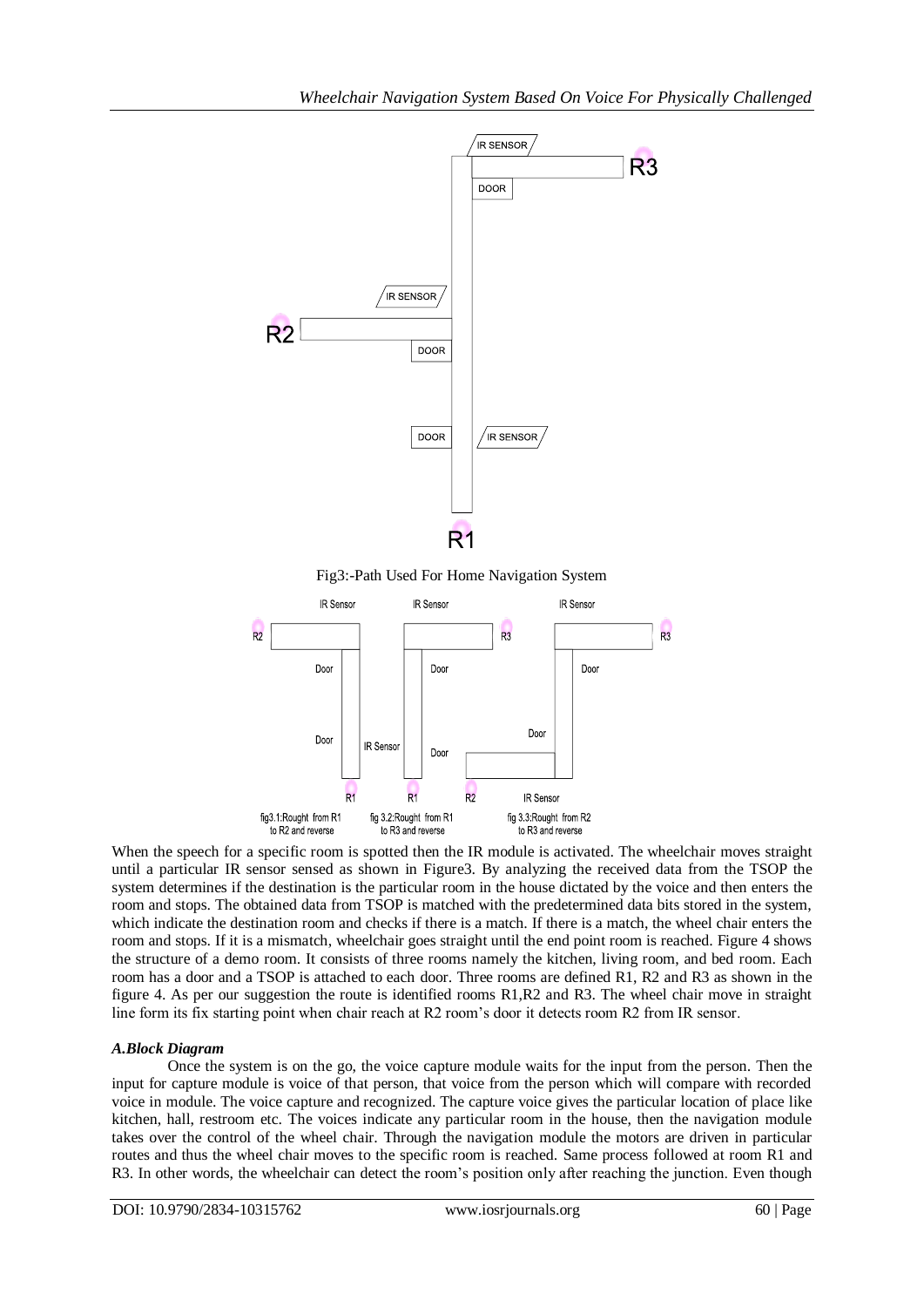this is the limitation of our projected system. When the voice for a particular room is identified then by recognition module is activated. It turns left when obstacle is detected and goes in straight direction until it senses the line. By examining the data getting from the TSOP the system defines if the destination is the specific room in the home dictated by the ordered and then go in the room and stops. The received data from TSOP and the programmed data bits are compare with stored data in the system, which shows the destination room and checks In module if there is a match.



Fig4:-Block Diagram For System

If there is a matching, the wheel chair go in the room and stops. If it is a mismatch, then wheelchair follows line again until the particular room is reached. It consists of four rooms as namely the kitchen, living room, bed room and drawing room kitchen, living room, bed room and drawing room. Every room has a entrance and a TSOP is joined to every entrance. Different figure3 shows junction A,B,C and D. As per our program the rote is detected as bold black line with junctions A, B, C and D. This line must be dragged inside the home for the wheelchair to travel along the line. The code for every room is programmed set in the microcontroller which is operates by the TSOP. The uses the code by wheelchair to identify the room. Suppose that the voice detected is kitchen. If obstacle is detected in path so it turns left and goes straight direction and again an obstacle is detected from the obstacle detection module. Again it turns left and moves straight direction and comes from corner to corner to bold black line.Consider that the wheelchair person reached to line between junction B and C. The wheelchair can either goes in the right direction towards junction C or left direction to junction B. If the wheel chair route to junction B then kitchen is detected as per the system. If it route to C, then the wheelchair detect that the kitchen is behind with the TSOP code and starts route to B. In other words, the wheelchair can identify the room"s position only after reaching the junction. Even though this is the drawback of our projected system, we want to takings of this limitation in the succeeding version. The VNSA and NBA algorithms show a important role in detecting the lines and the rooms. wheelchair detect that the kitchen is behind with the TSOP code and starts route to B. In other words, the wheelchair can identify the room"s position only after reaching the junction. Even though this is the drawback of our projected system, we want to takings of this limitation in the succeeding version. The VNSA and NBA algorithms show a important role in detecting the lines and the rooms.



Fig5:-Sample Room Structure.